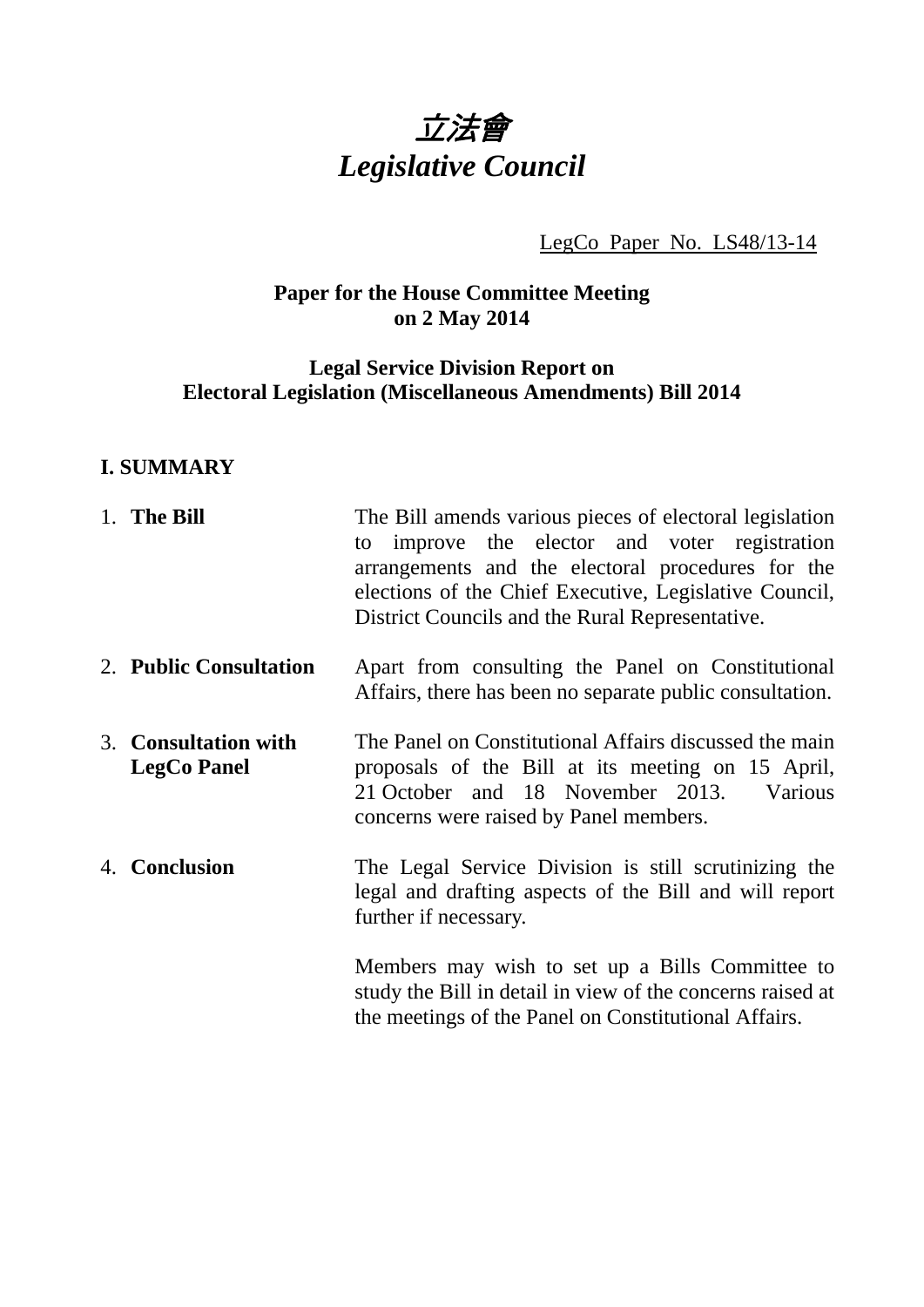#### **II. REPORT**

 The date of First Reading of the Bill is 16 April 2014. Members may refer to the LegCo Brief (File Ref: CMAB C1/30/5/4) issued by Constitutional and Mainland Affairs Bureau on 9 April 2014 for further details.

## **Object of the Bill**

2. The Bill amends various pieces of electoral legislation to improve the elector and voter registration arrangements and the electoral procedures for the elections of the Chief Executive (CE), Legislative Council (LegCo), District Councils (DCs) and the Rural Representative (RR).

## **Provisions of the Bill**

3. The Bill consists of 15 Parts. Part 1 consists of the short title and commencement date of the Bill. The proposed amendments in Parts 2 to 15 are summarized below –

- (a) Part 2 proposes to extend a deadline or the last day of a period specified under 13 pieces of electoral legislation for the CE, LegCo, DCs and RR election, in case a gale warning or black rainstorm warning is issued on that day, to the next working day;
- (b) Part 3 proposes to include in the omissions list the name of an elector of a LegCo or RR election, who has requested the Electoral Registration Officer to remove his name from the register of electors. The effect of such inclusion is that the elector will not be eligible for voting at the relevant election unless the elector makes a claim to request reinstatement of his/her registration;
- (c) Part 4 proposes to amend the Electoral Affairs Commission (Registration) (Electors for Legislative Council Functional Constituencies) (Voters for Election Committee Subsectors) (Members of Election Committee) Regulation (Cap. 541B) to enable a geographical constituency elector who is not registered in any functional constituency (FC) to apply for registration in the District Councils (Second) FC;
- (d) Part 5 proposes to remove the existing requirement to give prior notice of appointing a polling or counting agent by a candidate of a LegCo, DCs or RR election. Under Part 5, such appointment may be submitted at the relevant polling or counting station on the polling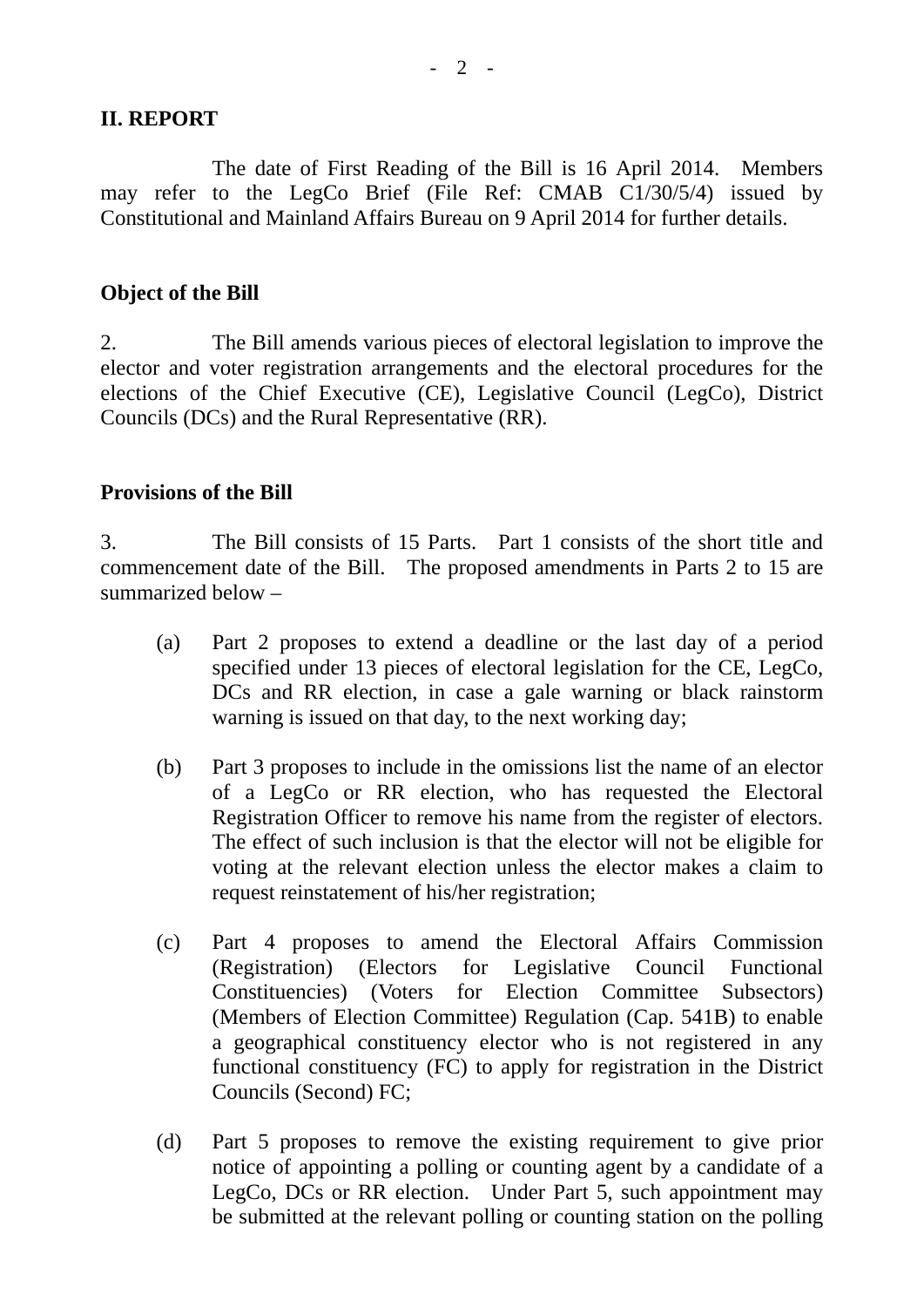day. However, prior notice for the appointment of a polling agent of a dedicated polling station (DPS), i.e. a polling station for persons in custody, is still required. Division 5 of Part 5 also proposes to amend the Electronic Transactions (Exclusion) Order (Cap. 553B) so that transmission of notices by electronic mail is legally permitted;

- (e) Part 6 proposes to add transmission by electronic mail as a means of delivery for certain notices and applications for a LegCo, DCs or RR election;
- (f) Part 7 proposes that if an elector in a LegCo election is entitled to cast two or more votes, all the ballot papers will be issued to the elector on one occasion, and the elector must cast the ballots in the same visit unless the elector is permitted not to do so;
- (g) At present, the ballot papers for a LegCo or DCs election cast in a small polling station (SPS) or a DPS will be delivered to a polling station designated as the main counting station for vote counting. Part 8 proposes to change the counting procedure to enable the Presiding Officer of the main counting station to start vote counting process as early as practicable without waiting for the arrival of all the ballot boxes from SPS or DPS;
- (h) Part 9 proposes to clarify the authority of an election agent in a LegCo or DCs election to do all things on behalf of a candidate or a list of candidate so that the election agent has no authority to sign an election return for a candidate;
- (i) At present, an election, a poll or a count for LegCo, DCs or RR may be postponed or adjourned if the election, the poll or the count is likely to be obstructed, disrupted, undermined or seriously affected  $by -$ 
	- (i) a typhoon or other climatic condition of a serious nature;
	- (ii) riot, open violence or other occurrence of public danger; or
	- (iii) an occurrence which appears to be a material irregularity relating to the election, the poll or the counting of votes.

In case of (i) or (ii), the postponed/adjourned election, poll or count must be held not later than 14 days from the date on which it would have been held while that in case of (iii) must be held not later than two days. Part 10 proposes to unify the period under the three scenarios to 14 days. Part 10 also proposes to replace other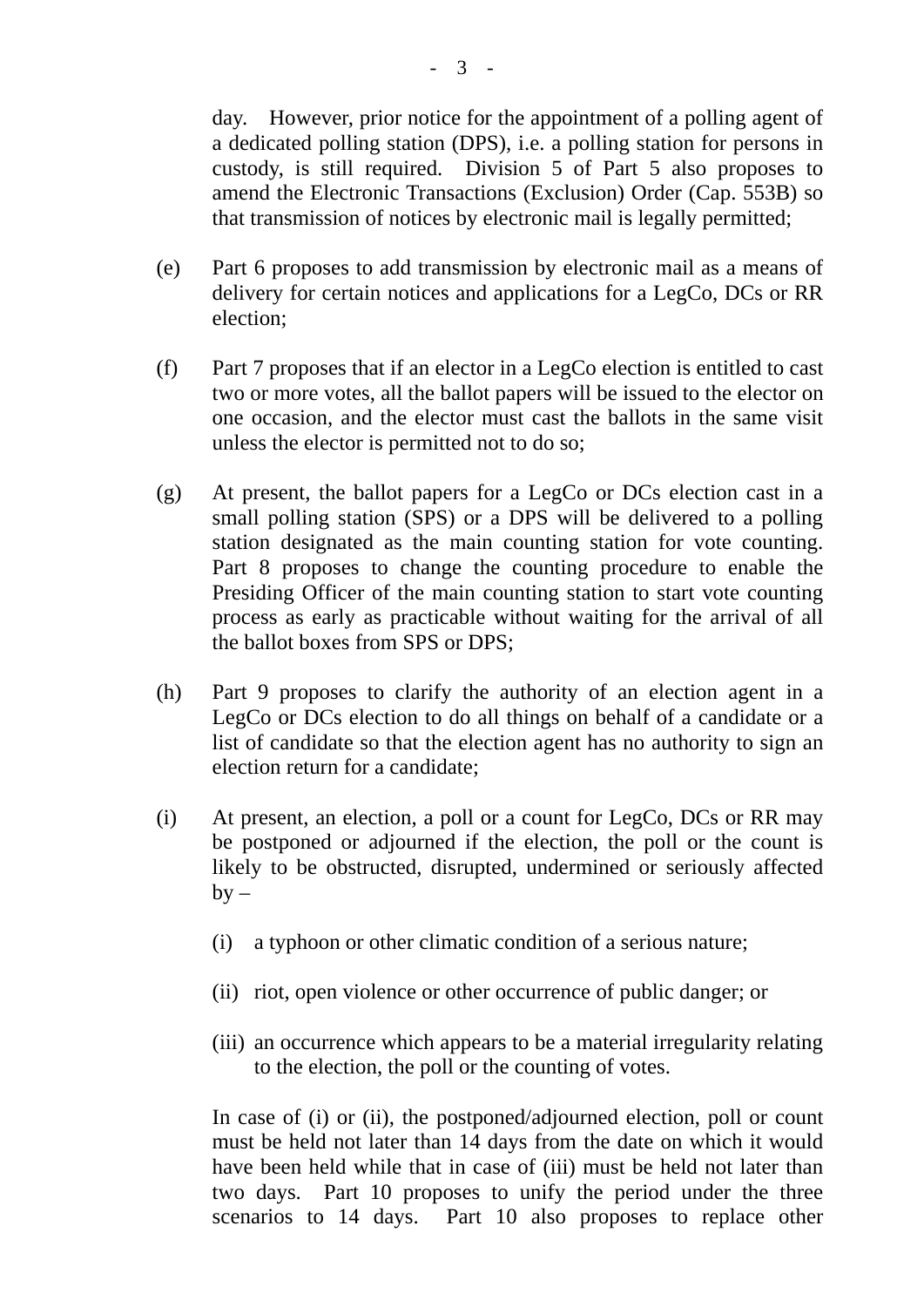occurrence of "public danger" under (ii) above to "danger to public health or safety" to cater for an postponement or adjournment caused by a major outbreak of disease;

- (j) Part 11 proposes to amend the definition of "ordinary business hours" in relation to a LegCo, DCs and RR election to mean the hours between 9 a.m. and 5 p.m. on any Monday to Friday (other than a general holiday) and between 9 a.m. to 12 noon on Saturday (other than a general holiday) if a notice specifying a period of time and the place for submitting nomination forms for the relevant election, or a notice of by-election, is published in the Gazette;
- (k) Part 12 proposes to specify, in relation to a LegCo, DCs or RR election, that –
	- (i) the Chief Electoral Officer must publish a list of polling stations, counting stations and ballot paper sorting stations, and to indicate in the list any special polling station for electors with disabilities at least 10 days before the polling day; and
	- (ii) the Returning Officer must give notice of the time and place of counting of votes to each candidate at least 10 days before the polling day;
- (l) Part 13 proposes to amend the definition of "electoral law" under the Electoral Affairs Commission Ordinance (Cap. 541) to empower the Electoral Affairs Commission to make regulations for DCs elections under section 7 of the Ordinance. Part 13 also introduces technical amendments to three other pieces of electoral legislation;
- (m) Part 14 proposes to change the statutory deadlines of Elector or Voter Registration to six pieces of electoral legislation to allow the public more time to inspect the registers for electors or voters and to make claims or objections. The deadline for registration as an elector or a voter is proposed to be advanced from 16 May to 2 May in a non-DC election year and from 16 July to 2 July in a DC election year. Part 14 also proposes amendments consequential to the changes of the deadlines; and
- (n) Part 15 proposes to make the existing offences of making false or incorrect statement knowingly or recklessly by a person in elector or voter registration under four pieces of electoral legislation indictable offences. The effect is that the six-month time bar for prosecuting the offences would be removed.